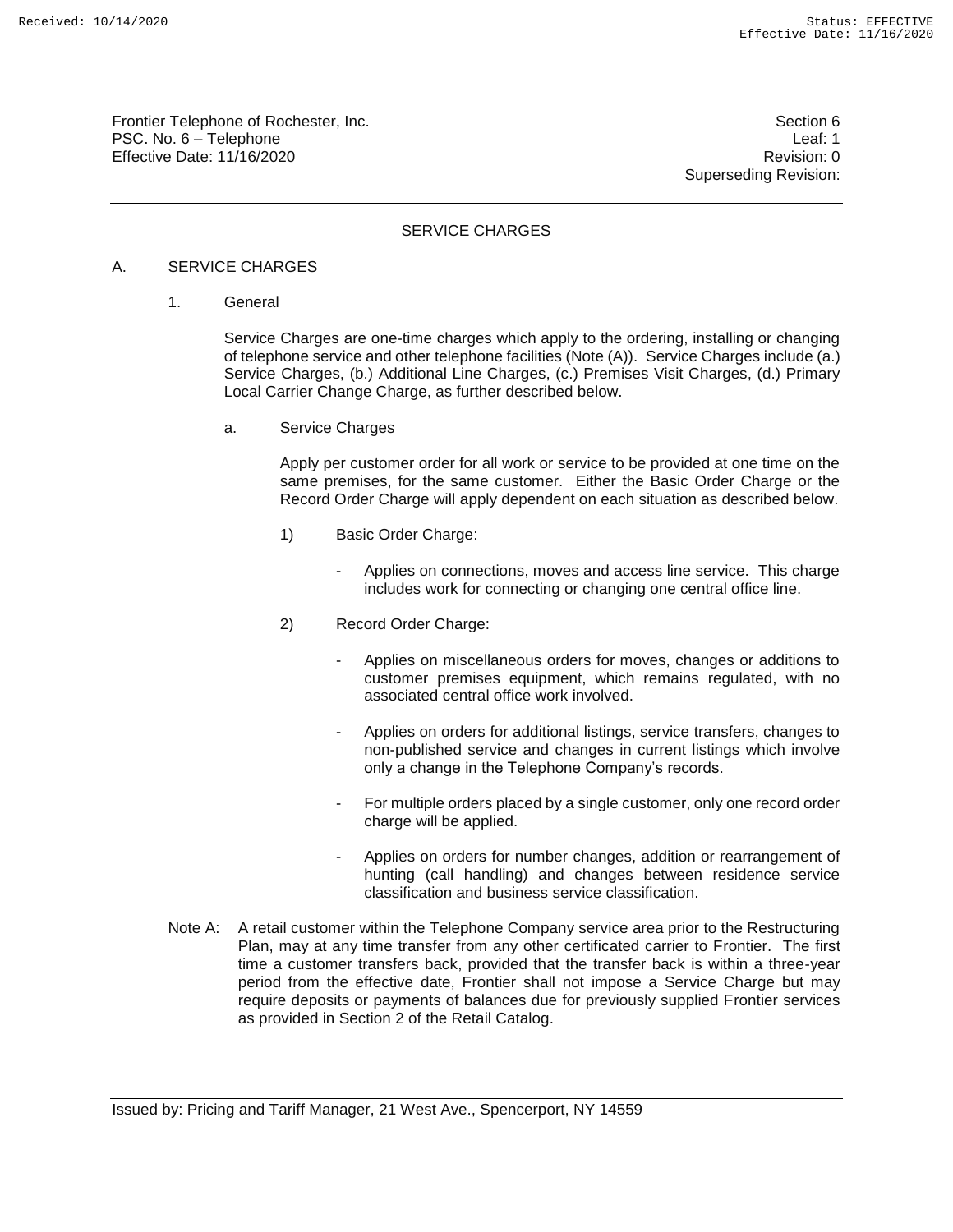Frontier Telephone of Rochester, Inc. Section 6 PSC. No. 6 – Telephone Leaf: 2 Effective Date: 11/16/2020 **Review Accounts** Effective Date: 0

Superseding Revision:

### SERVICE CHARGES

- A. SERVICE CHARGES (Cont'd)
	- 1. General (Cont'd)
		- a. Service Charges (Cont'd)
			- 3) Record Order Charge Waivers:
				- The Record Order Charge is waived when customers request a change in their billing name, but do not request a change in their directory listing.
				- The Record Order Charge is waived when a customer's service is terminated, and their listing removed from Company records due to death.
		- b. Additional Line Charges

Apply per additional central office line for connections or changes in type or class of service and for mileage circuits as specified in paragraph A.3.a. following. They cover work for connecting or changing a central office line and the associated central office equipment. They also apply to non-customer premises rewires as defined in Section 6, B. Rewires.

c. Premises Visit Charges

Apply per customer order for all work or service to be provided at one time on the same premises for the same customer. A Premises Visit Charge applies to each premises visited when more than one premises is involved.

d. Primary Local Carrier (PLC) Change Charge

A PLC Change Charge applies each time an end user changes primary local carriers. This charge is designed to cover administrative costs of changing primary local carriers in the billing systems and switching systems when needed. The receiving local carrier is assessed this charge. Applies only when moving from one primary local carrier to another while remaining on Frontier's facilities.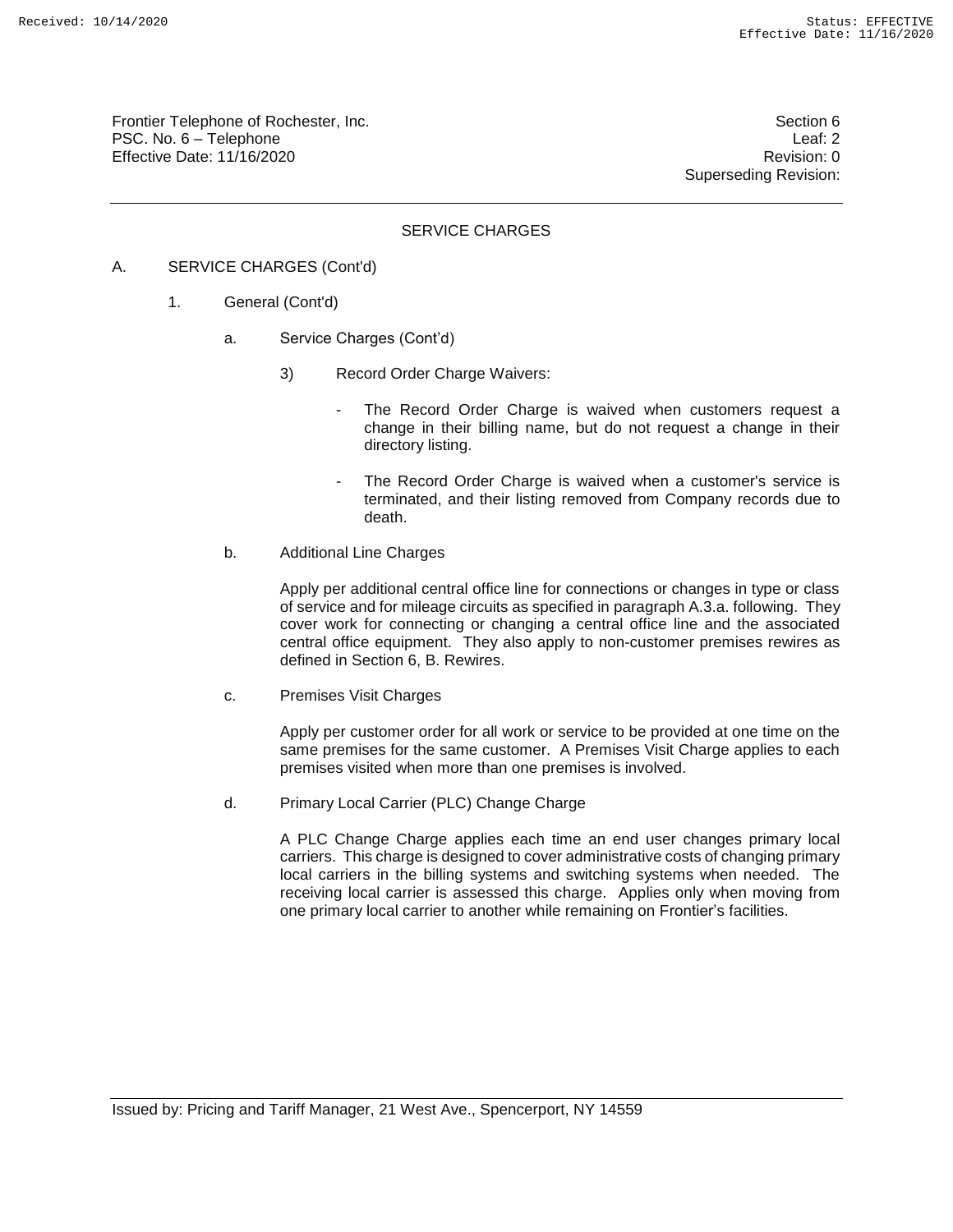Frontier Telephone of Rochester, Inc. Section 6 Section 6 PSC. No. 6 – Telephone Leaf: 3 Effective Date: 11/16/2020 **Review Accounts** Effective Date: 0

Superseding Revision:

### SERVICE CHARGES

#### A. SERVICE CHARGES (Cont'd)

- 1. General (Cont'd)
	- e. Initial Charges

In addition to Service Charges, initial charges apply to certain regulated facilities and equipment, as specified in the sections of the Tariff and/or Retail Catalog covering the items involved. Initial charges do not apply when the customer retains the equipment regardless of change in location, or when the customer previously had the equipment furnished by any Company. Initial charges do not apply when a customer reuses equipment already in place.

One or more of these charges may apply to each customer order depending on the work functions to be performed.

f. Restoral Charges

Pursuant to the Billing and Collection Settlement Agreement, a Restoral Charge applies each time a service is reconnected after suspension or termination for non-payment, but before cancellation of the service. This charge applies only to the central office lines.

g. Touch Calling Service

Touch Calling Service allows calls to be placed by using a telephone equipped with push buttons instead of a rotary dial.

Touch Calling Service requires special equipment in the Company's Central Office and is provided only on individual lines, auxiliary lines, semi-public service and PBX service in those Central Offices that have the necessary equipment.

Touch Calling Service is included with residence and business individual lines, auxiliary lines, semi-public service and PBX service where technically feasible.

1. Promotional Offerings

Frontier Digital Phone Essentials - New and existing residential customers who subscribe to this plan and commit to a one, two or three-year term commitment, will be given a \$5.00 credit per month for the length of the contract.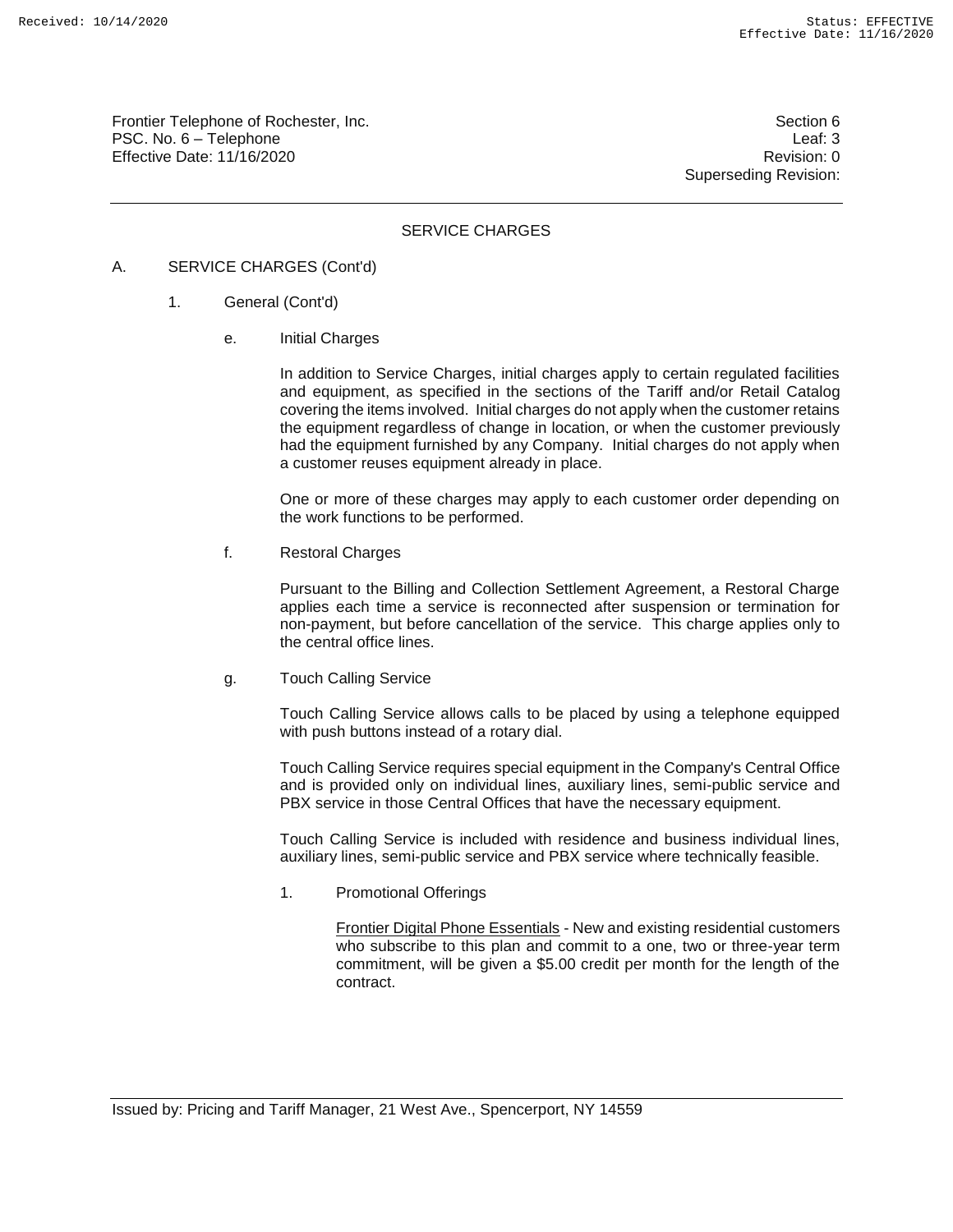Frontier Telephone of Rochester, Inc. Section 6 PSC. No. 6 – Telephone Leaf: 4<br>Effective Date: 11/16/2020 Effective Date:  $11/16/2020$ 

Superseding Revision:

## SERVICE CHARGES

# A. SERVICE CHARGES (Cont'd)

## 2. Schedule of Charges

|                                           | Nonrecurring Charge<br>Residence | <b>Business</b> |
|-------------------------------------------|----------------------------------|-----------------|
| <b>Basic Order Charge</b>                 | \$33.32                          | \$50.89         |
| Record Order Charge                       | \$11.02                          | \$17.83         |
| <b>Additional Line Charge</b>             | \$16.00                          | \$21.00         |
| Premises Visit Charge                     | \$17.75                          | \$30.00         |
| Primary Local Carrier (PLC) Change Charge | \$10.00                          | \$10.00         |
| <b>Restoral Charges</b>                   | \$26.51                          | \$39.10         |
| <b>Touch Calling Service</b>              |                                  |                 |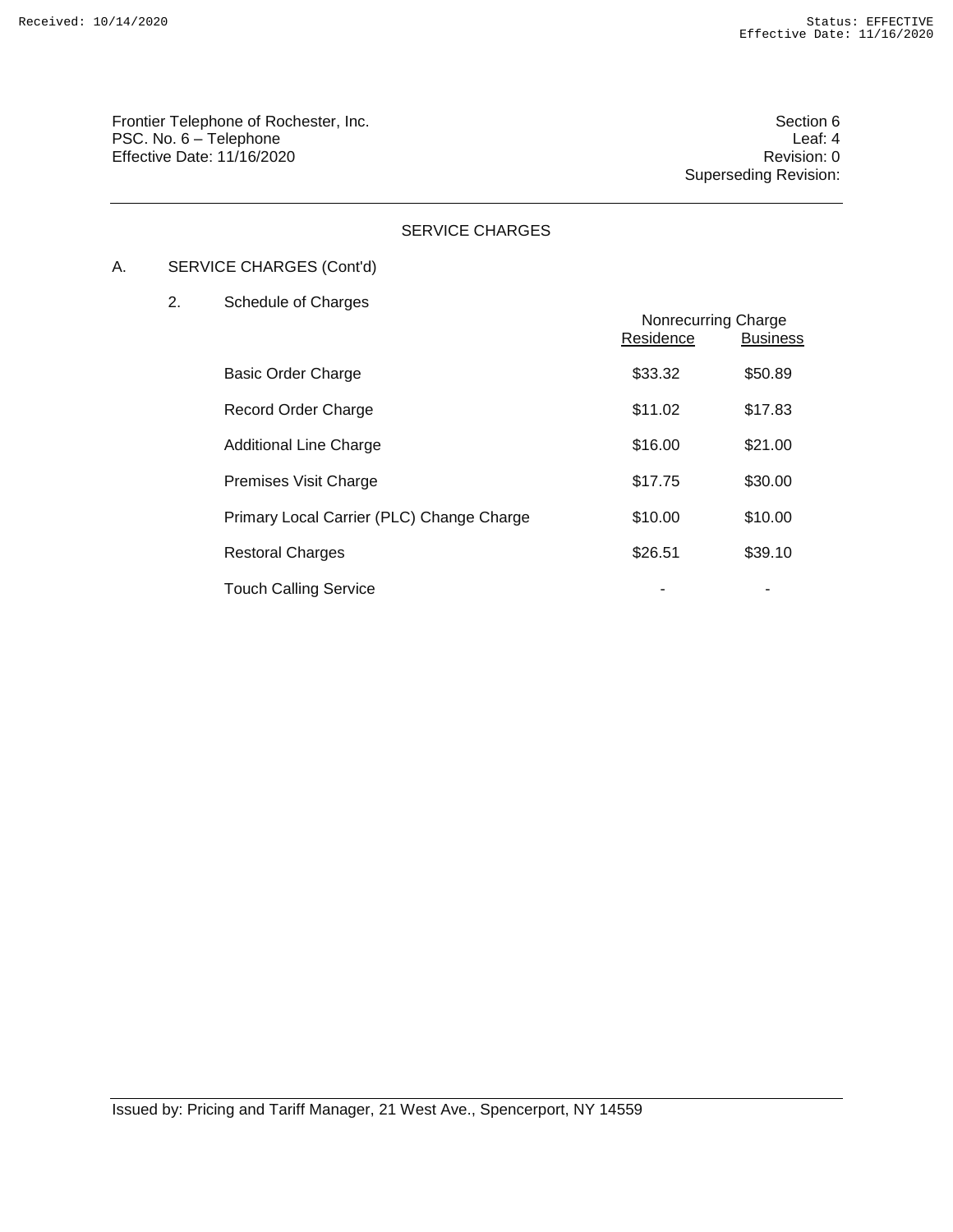Frontier Telephone of Rochester, Inc. Section 6 PSC. No. 6 – Telephone Leaf: 5 Effective Date: 11/16/2020 **Review Accounts** Effective Date: 0

Superseding Revision:

### SERVICE CHARGES

#### A. SERVICE CHARGES (Cont'd)

- 3. Regulations
	- a. Additional Line Charges shall apply to each change in type, grade or class of service. They also apply to non-customer premises rewires and to connections or changes of the following lines in excess of one per customer order:
		- 1) For each additional: Individual Line Semi-Public Line Intercept Line Auxiliary Line PBX Trunk Concentrator-Identifier Line Party Line Access Line Central-C.O. Line Off-Premises Extension Line 2) For each termination, in excess of one, of the following lines when the terminations of such lines are in different buildings (one charge per building): Intercommunication Line Private Line Tie Line

Leased Channel Teletypewriter Line

b. Premises Visit Charges - apply per customer order for all work or service to be provided at one time on the same premises for the same customer. A Premises Visit Charge applies to each premises visited when more than one premises is involved. When more than one visit to a premise is required to complete the requested work, only one Premises Visit Charge applies. This charge applies only when the purpose of the premises visit is to add or modify customer premises equipment which remains regulated.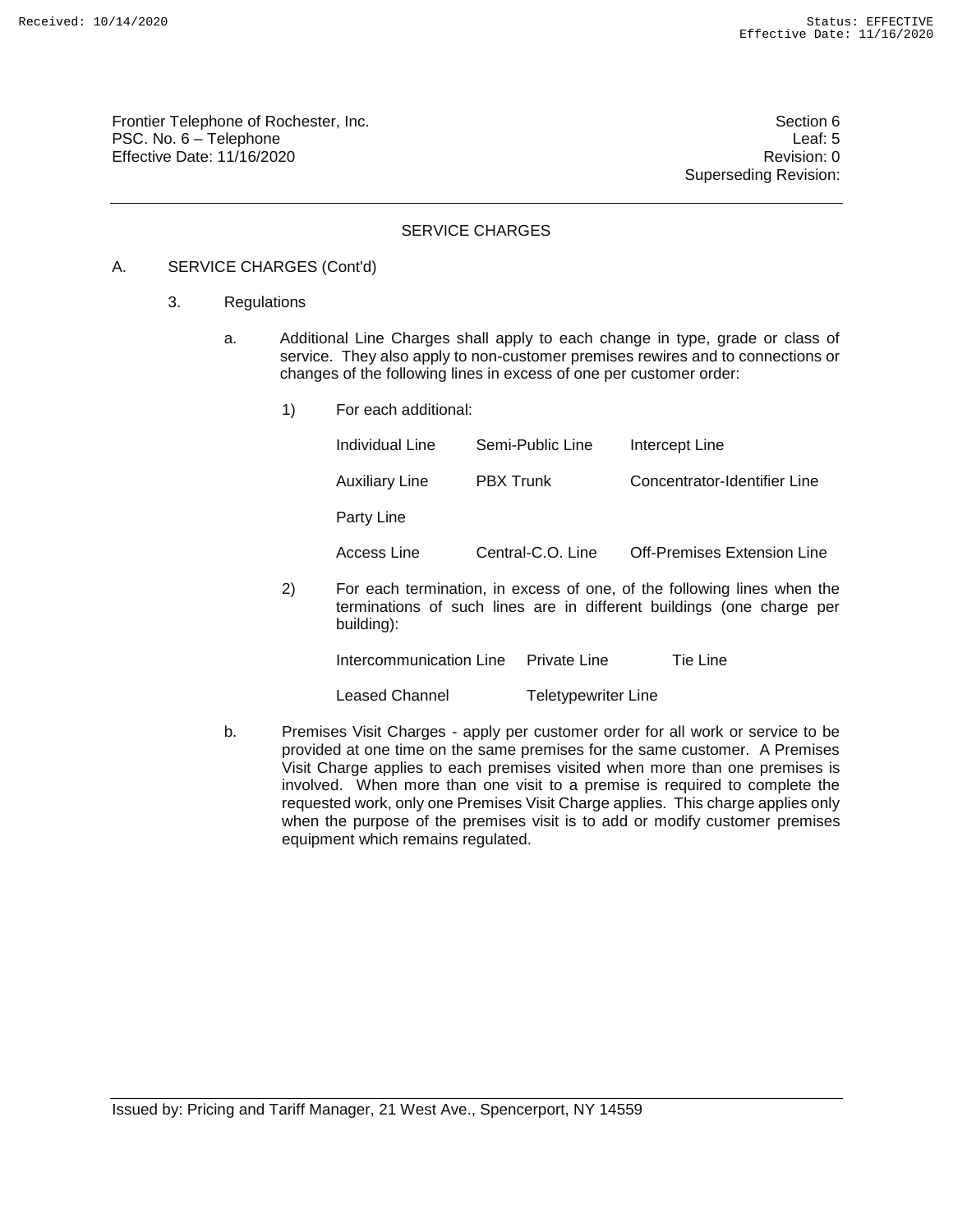Frontier Telephone of Rochester, Inc. Section 6 PSC. No. 6 – Telephone Leaf: 6 Effective Date: 11/16/2020 Revision: 0

Superseding Revision:

### SERVICE CHARGES

### A. SERVICE CHARGES (Cont'd)

- 4. Other Service Charges
	- a. Insufficient Check Charges
		- 1) When a check is deposited by the Telephone Company for payment of any charges and it is returned by a bank because of insufficient funds being on deposit by the subscriber, the following charges will apply:

|                 | Per Occurrence |
|-----------------|----------------|
| Residence       | \$10.00        |
| <b>Business</b> | \$15.00        |

This charge is in addition to all other charges assessed by the bank and the Telephone Company.

#### b. Return Payment Charge

1) When any form of payment, other than a check, that has been presented to the Company by a customer in payment for charges is returned by the bank, the customer shall be responsible for the payment of a Return Payment Charge, the following charges will apply:

| Per Occurrence |
|----------------|
|                |
| \$10.00        |
| \$15.00        |
|                |

This charge will be in addition to any charges assessed by any bank.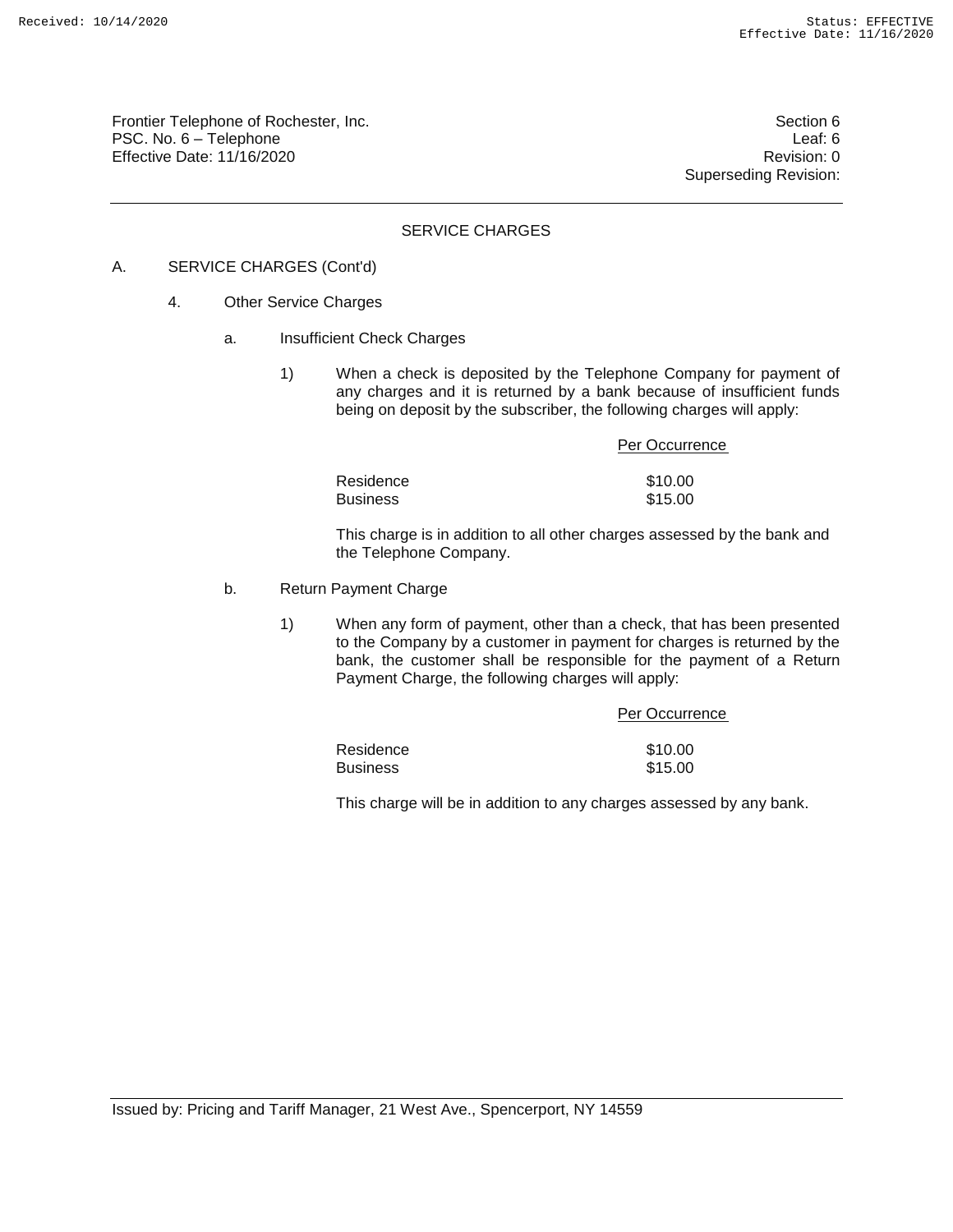Frontier Telephone of Rochester, Inc. Section 6 PSC. No. 6 – Telephone Leaf: 7 Effective Date: 11/16/2020 **Review Accounts** Effective Date: 0

Superseding Revision:

### SERVICE CHARGES

### A. SERVICE CHARGES (Cont'd)

- 4. Other Service Charges (Cont'd)
	- c. Late Payment Charges
		- 1) Customer bills are due when they are rendered. A customer is in default unless payment is made on or before the due date specified on the bill.

If payment is not made within 25 days of the date of the bill, a late payment charge will be applied to all amounts previously billed under this Tariff and/or Retail Catalog, excluding one month's local service charge, but including arrears and unpaid late payment charges.

- 2) Collection procedures and requirements for deposit are not affected by application of late payment charges
- 3) Late payment charges do not apply to unpaid balances associated with disputed amounts. Undisputed amounts on the same bill are subject to late payment charges if unpaid and carried forward to the next bill.
- 4) The late payment charge does not apply to final accounts.
- 5) The late payment charge does not apply to government agencies of the State of New York. These agencies are required to make payment in accordance with the provisions of Article X1-A of the State of Finance Law (Chapter 153 of the Laws of 1984).
- 6) A late payment charge of 1.5% or \$5.00 whichever is greater will apply to residential customers. A late payment charge of 1.5% will apply to business customers.

#### **DEFINITIONS**

- Post billed A post billed service is one that is not billed for until the service is performed. Examples of post billed services include: toll messages, local message units and nonrecurring charges.
- Pre billed A pre billed service is one that is billed prior to rendering the service. Examples of pre billed charges include: rental of customer premises equipment and leasing of access lines.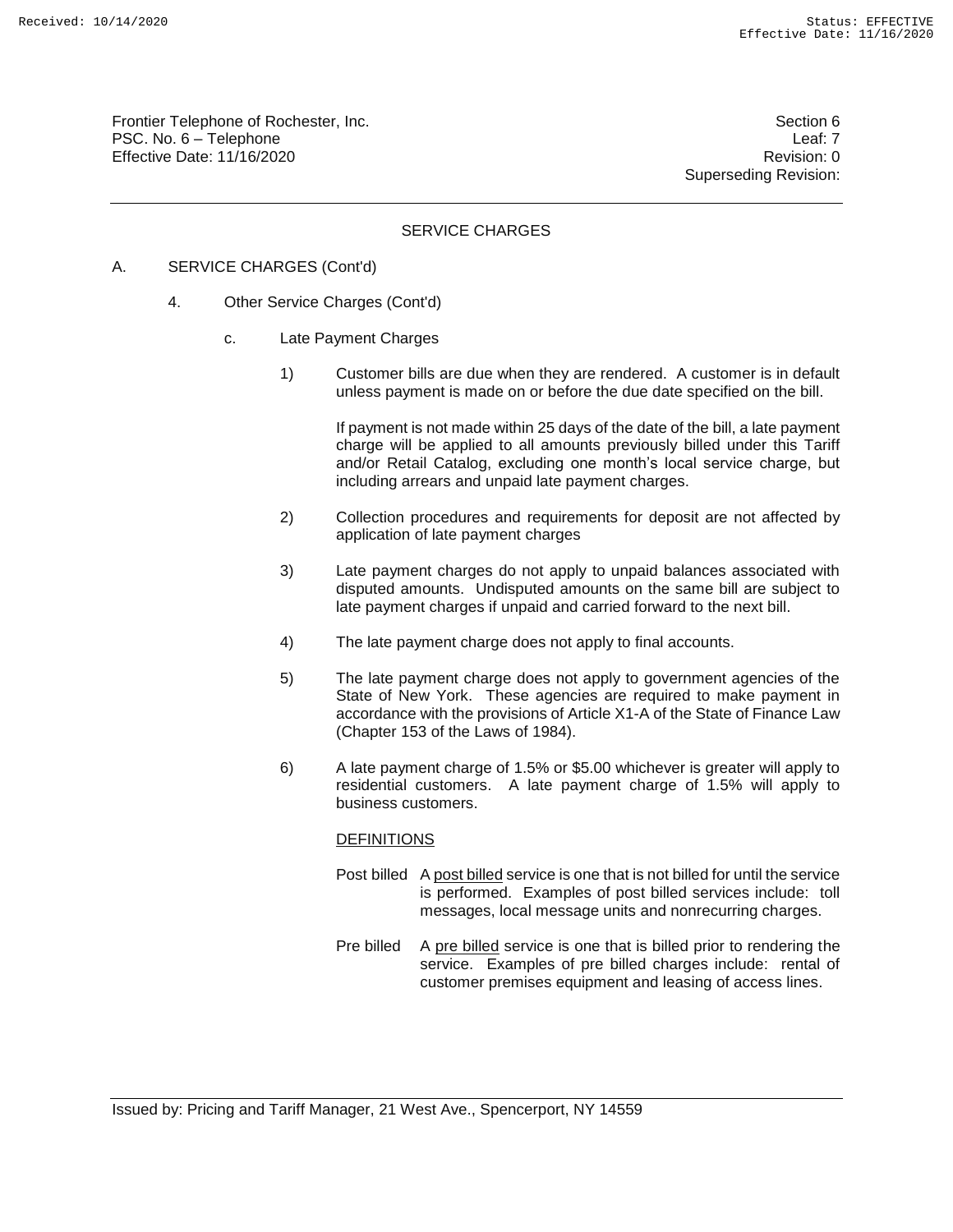Frontier Telephone of Rochester, Inc. Section 6 PSC. No. 6 – Telephone Leaf: 8 Effective Date: 11/16/2020 **Review Accounts** Effective Date: 0

Superseding Revision:

### SERVICE CHARGES

- A. SERVICE CHARGES (Cont'd)
	- 4. Other Service Charges (Cont'd)
		- d. Installment Billing

Residence customers may elect to pay their service connection and other nonrecurring charges associated with service orders in monthly installments for up to a 3-month period. When installment billing is requested, it will be applied to all nonrecurring charges associated with a given service order, subject to the following:

- 1. Installment billing may be used only by residence customers.
- 2. Charges will be billed in three monthly installments unless the customer chooses a shorter payment period.
- 3. A customer may not pay a portion of the charges and then request installment billing for the remaining charges.
- 4. More than one installment plan may be in effect for the same customer at the same time.
- 5. Charges to Condition Access Lines for Compatibility with Data Modems

A nonrecurring charge per access line will apply for situations in which conditioning must be performed to allow compatibility with data modems. Transmission rates exceeding 4800 baud are not guaranteed for this service.

Nonrecurring Charge

Per Access Line \$260.00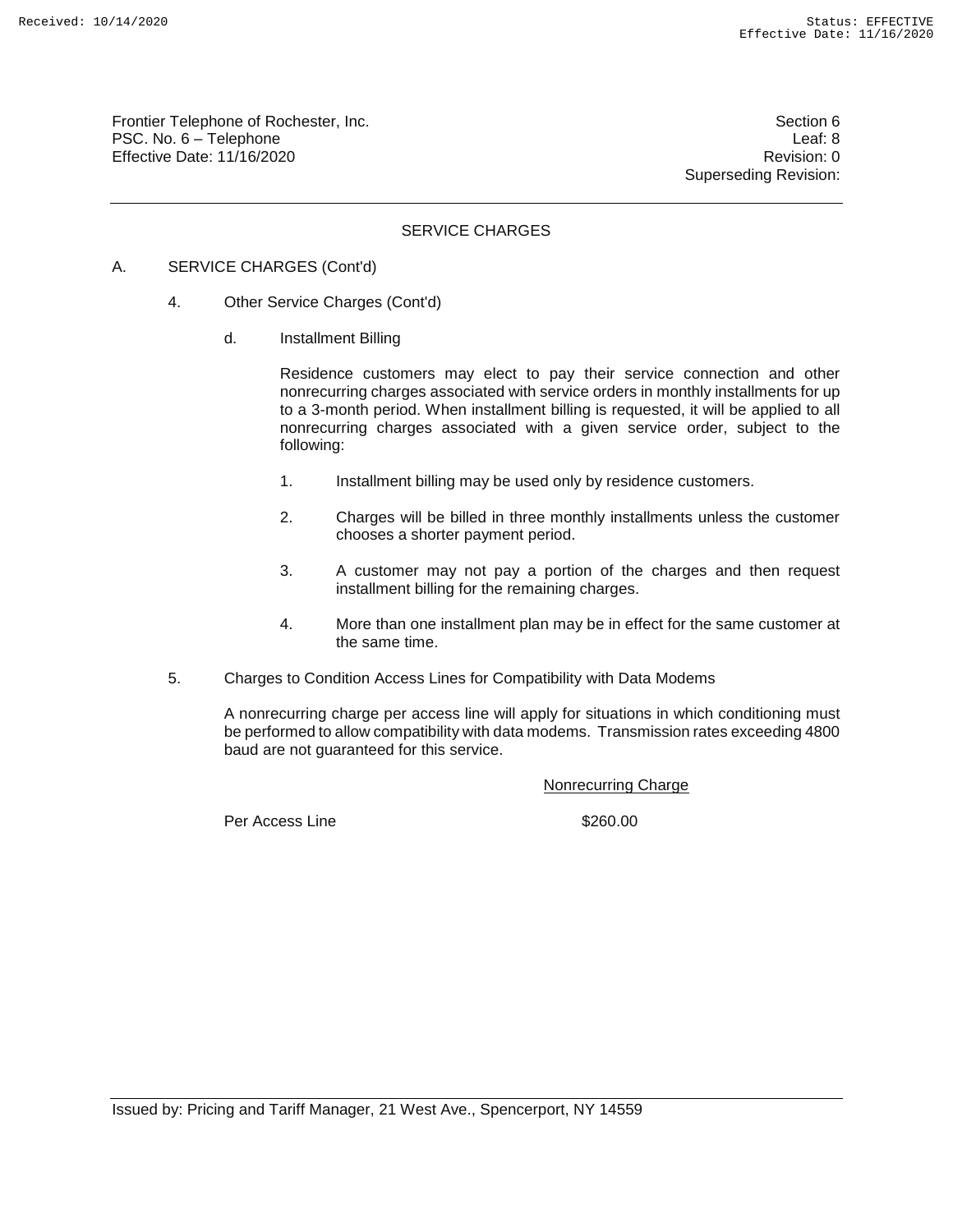Frontier Telephone of Rochester, Inc. Section 6 Section 6 PSC. No. 6 – Telephone Leaf: 9 Effective Date: 11/16/2020 **Review Accounts** Effective Date: 0

Superseding Revision:

### SERVICE CHARGES

#### A. SERVICE CHARGES (Cont'd)

- 6. Installation Charges
	- a. General

In addition to Service Charges, as specified in this section, installation charges apply to installations, moves and changes of certain facilities and equipment which remains regulated.

b. Reuse of Facilities in Place

No installation charge applies when such facilities are reused in place and such reuse does not require any work by the Telephone Company personnel.

c. Charges

Installation charges are specified in the particular sections of this Tariff covering the facilities involved. Where specific installation charges are not indicated, and where reference is made to this section, the following schedule of Time and Material charges will apply for equipment and inside wiring work performed on the subscriber's premises on a regulated basis.

In all cases, if the actual time to complete the installation is less than the maximum quoted to the customer, the customer will be charged for the actual amount.

The maximum labor charge cannot exceed the average labor charge by more than 25% and is applicable to customers with less than three lines or stations. The average labor charge to complete standard installation requests reflects the average installation times as shown in item 5. preceding.

For customers with three or more lines or stations, a maximum labor charge will apply only when the customer elects to have a labor and materials cost estimate (presurvey) performed.

When a presurvey (desk or on-site) has been conducted and the customer refuses the estimated labor charges, a presurvey charge will apply. (Exceptions: U. S. Government accounts)

These charges also apply for visits by the Telephone Company to the customer's premises where the service difficulty or trouble report results from customer owned equipment connected to the Telephone Company's lines.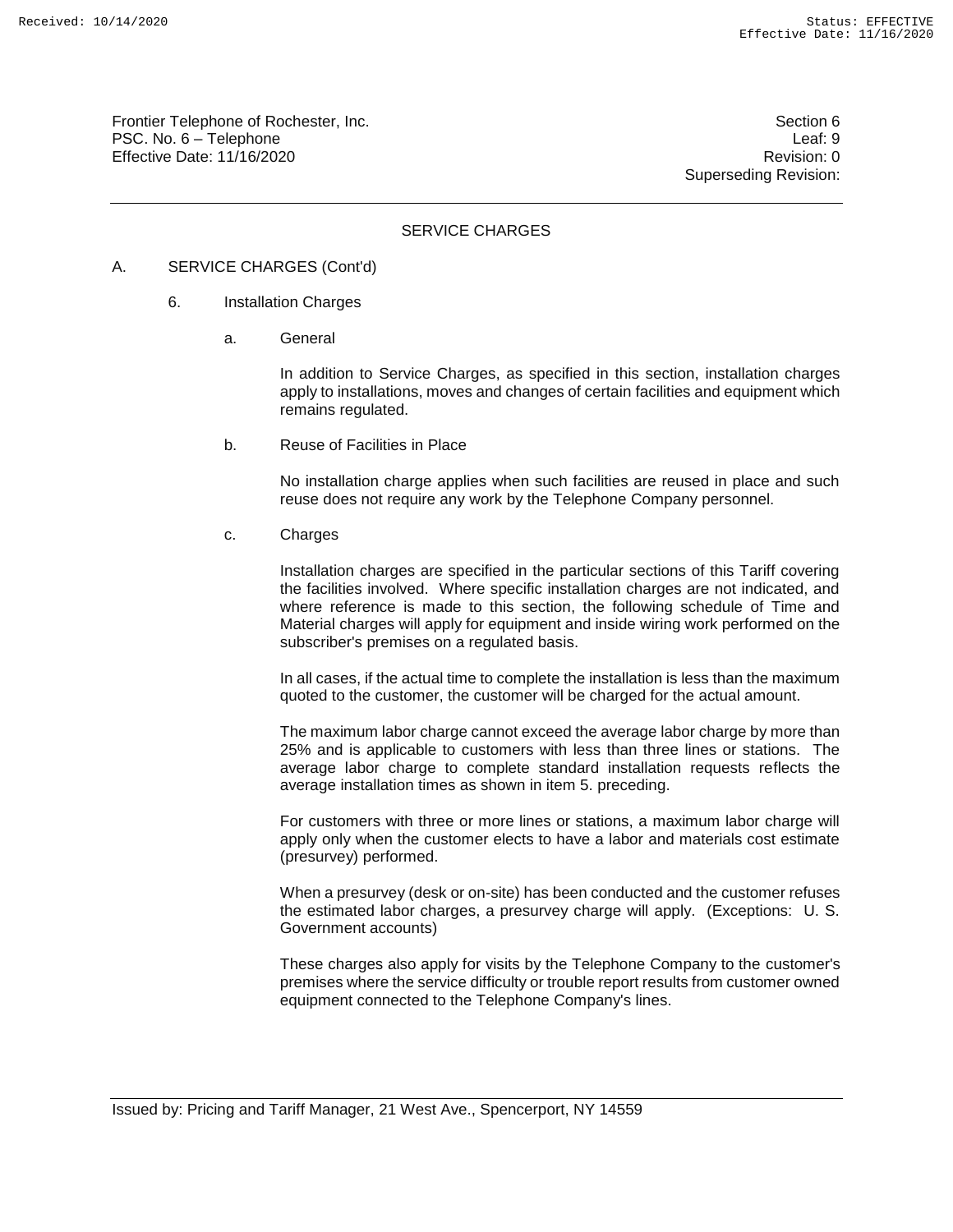Frontier Telephone of Rochester, Inc. Section 6 PSC. No. 6 – Telephone Leaf: 10 Effective Date: 11/16/2020 **Revision: 0 Revision: 0** 

Superseding Revision:

### SERVICE CHARGES

## A. SERVICE CHARGES (Cont'd)

### 6. Installation Charges (Cont'd)

| d. | Schedule of Time and Material Charges |                                  |                                                                                            |                    |                    |
|----|---------------------------------------|----------------------------------|--------------------------------------------------------------------------------------------|--------------------|--------------------|
|    | 1)                                    | Normal Working Hour Time Charges |                                                                                            | Residence *        | <b>Business</b>    |
|    |                                       | a)<br>thereof<br>b)              | First one-half hour or fraction<br>Each additional one-quarter hour<br>or fraction thereof | \$20.00<br>\$10.00 | \$30.00<br>\$15.00 |
|    | 2)                                    | Non-Standard Material Charges ** |                                                                                            |                    |                    |
|    |                                       | a)<br>b)                         | 3 pair Teflon wire, per foot<br>25 pair Teflon wire, per foot                              | \$0.12<br>\$0.71   | \$0.12<br>\$0.71   |
|    | 3)                                    | <b>Presurvey Charge</b>          |                                                                                            | \$30.50            | \$30.50            |

\* Business charges apply to residence key orders.

\*\* These charges apply in addition to Time Charges.

\*\*\* Only applies where customer refuses presurvey estimate.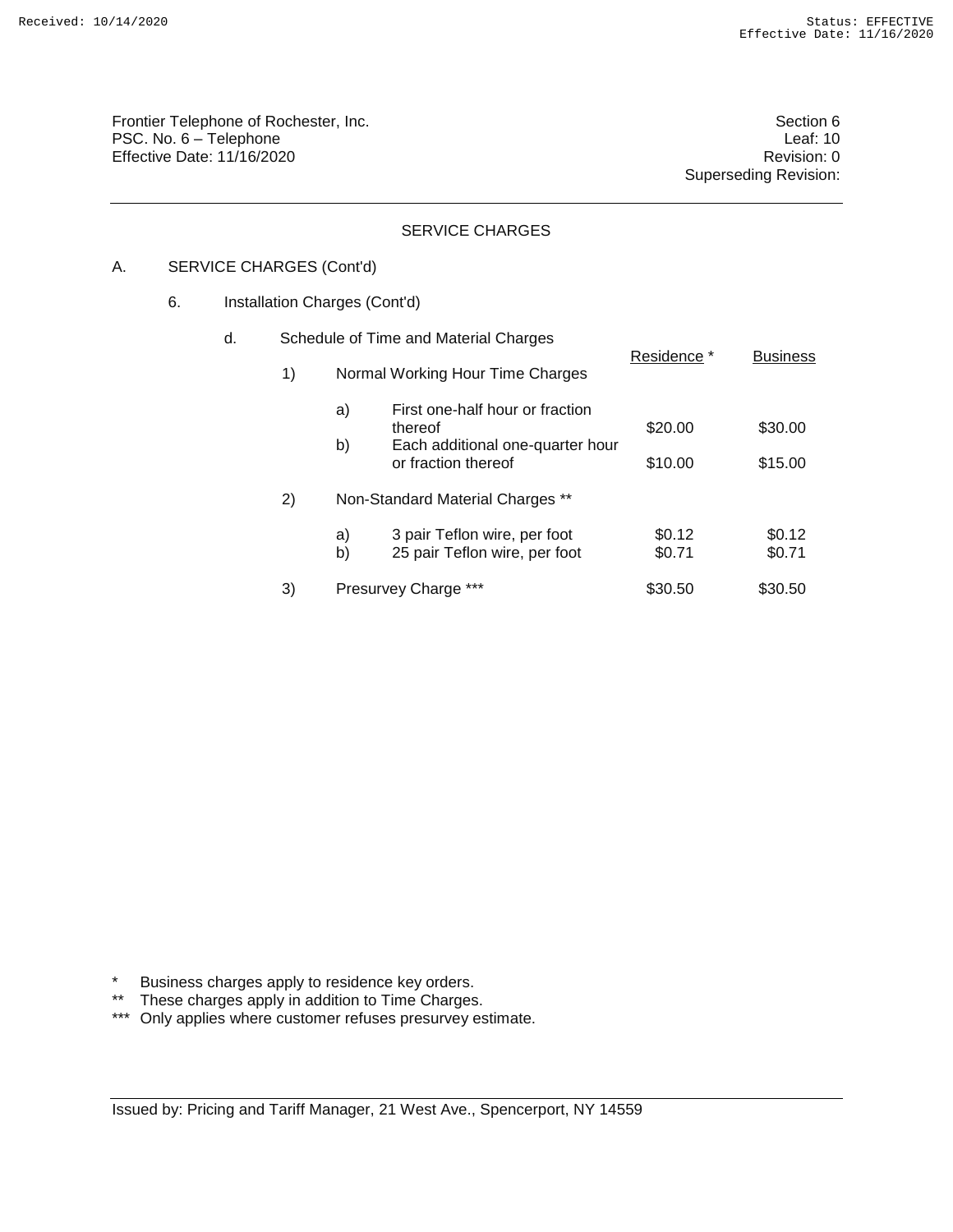Frontier Telephone of Rochester, Inc. Section 6 PSC. No. 6 – Telephone Leaf: 11 Effective Date: 11/16/2020 Revision: 0

Superseding Revision:

## SERVICE CHARGES

#### A. SERVICE CHARGES (Cont'd)

#### 7. Central Office Line Charge

A Central Office Line Charge applies to arranging a line(s) to provide service between the central office and the customer's premises.

Central Office Line Charges apply as shown below for each line connected, for change in type,

grade or class of service, for changes of telephone number of individual, auxiliary, PAL line and party lines, for each trunk and for the connection of private lines.

One Central Office Line Charge applies foreach:

Individual line, WATS line, Auxiliary Line, Centrex – C.O. Line, Party Line, Centralized Switching Public Access Line (PAL), Concentrator – Identifier Line, PBX Trunk, Access Channel, (C.O. Termination), Intercept line, Off-Premises Extension, DID Station Numbers and DID Trunks.

A Central Office Line Charge applies for each termination of the following lines when termination of such lines are in different buildings (one charge per line, per building):

Intercommunications Line, Access Channel, Leased Channel (leased line), Call Circuit, Off-Premises Extension Line, Facsimile Line, Private Line, Trunk Multiple, Teletypewriter Line, Turret Line, TieLine.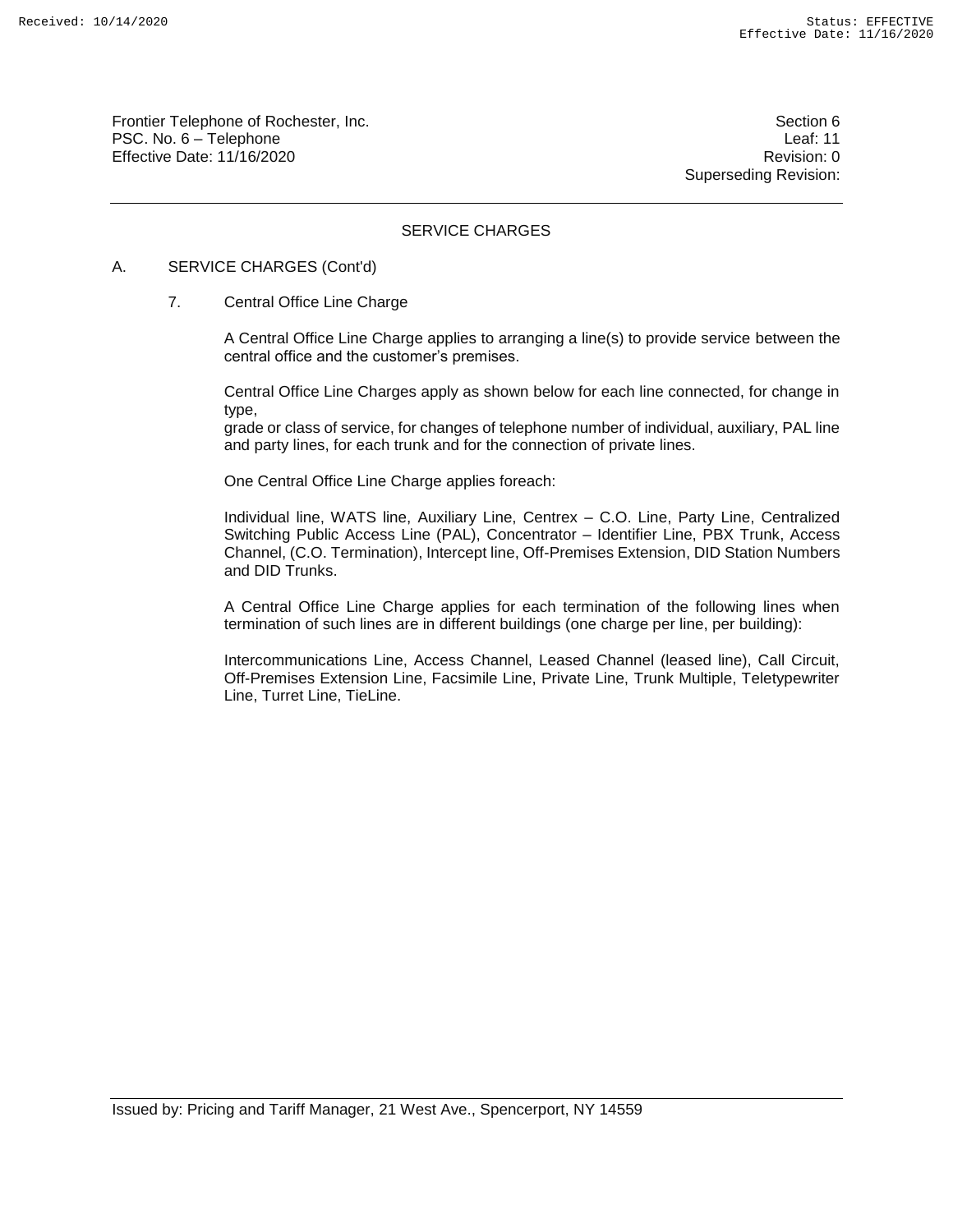Frontier Telephone of Rochester, Inc. Section 6 PSC. No. 6 – Telephone Leaf: 12 Effective Date: 11/16/2020 **Review Account 2018** Revision: 0

Superseding Revision:

## SERVICE CHARGES

### B. REWIRES

1. Definition - Non-Customer Premises Rewires

Rearrangements made

- a. Provision of change in or discontinuance of line hunting arrangements subsequent to connection of line, each line.
- b. Changes in type of line treatment on tie lines, each line. at the subscriber's initiative such as the following, are classified as non-customer premises rewires:
- c. Interchange of numbers on two or more individual or auxiliary lines, per line.
- d. Interchange of individual lines and auxiliary lines or changes to and from access lines, per line.
- e. Changes in termination in the central office, such as changes to different circuits for alarm circuits, each circuit.
- f. Relocation of drop wires, each.
- g. Change from aerial service to buried service in a subscriber provided trench.
- 2. Rates and Charges

Service Charges and an additional line charge will apply to non-customer premises rewires as specified in Section 6, B. Rewires. Time and Materials pricing, as specified in this section will apply to customer premises rewires.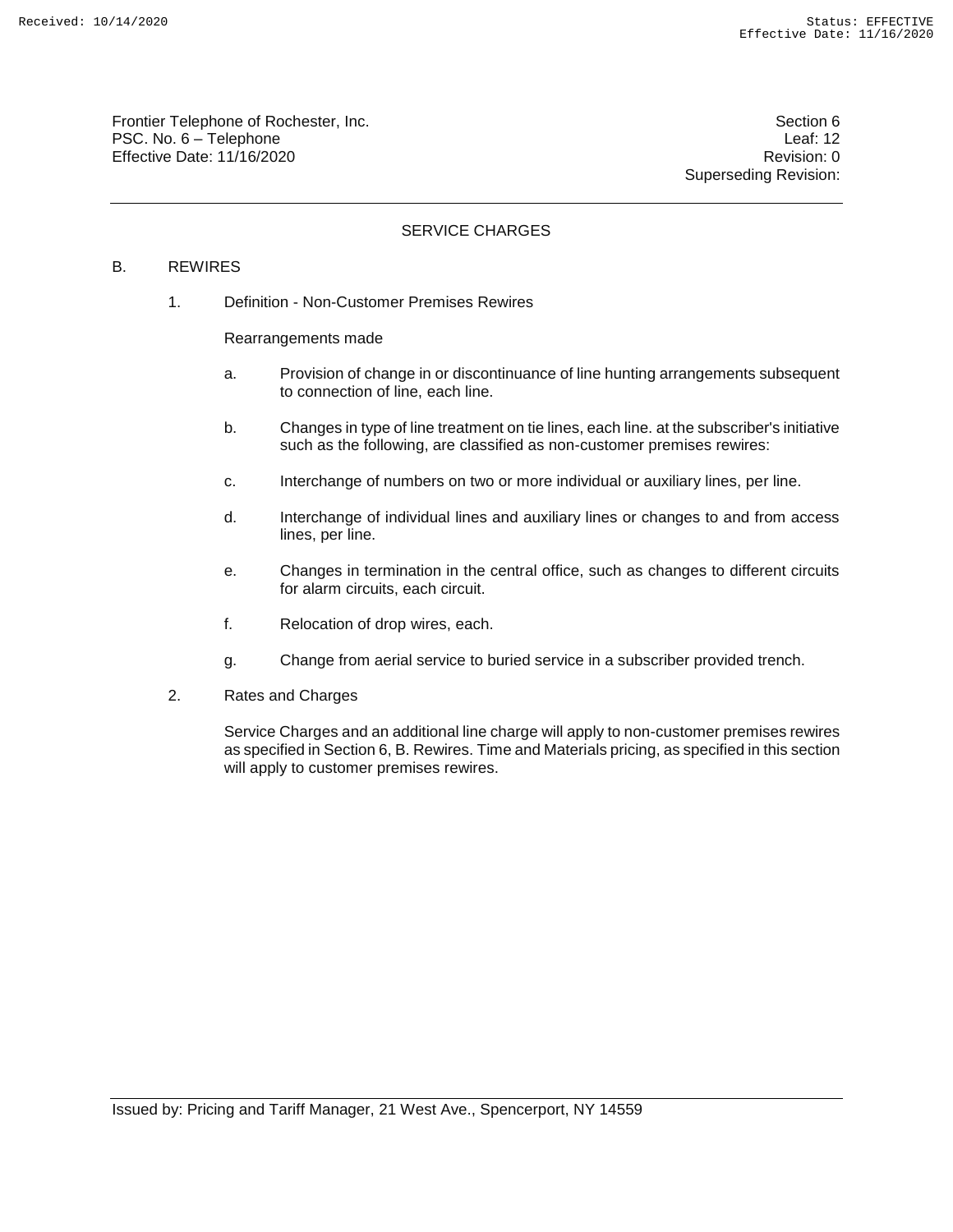Frontier Telephone of Rochester, Inc. Section 6 PSC. No. 6 – Telephone Leaf: 13 Effective Date: 11/16/2020 **Review Account 2018** Revision: 0

Superseding Revision:

### SERVICE CHARGES

## C. CHANGES IN TYPE OR CLASS OF SERVICE

1. Definitions

Types of service: message, measured and flat. Grades of service: individual and PBX service. Classes of service: residence (including access line service), business (including semi-public service and access line service) and public telephone service.

#### 2. Charges

| a. | Changes to business service or to a<br>different type or grade of business<br>service.                                                                                                                                       | Service Charges, and for each line, in<br>excess of one changed, an Additional<br>Line Charge shall apply as specified for<br>Business Service in Section 6.                                                             |
|----|------------------------------------------------------------------------------------------------------------------------------------------------------------------------------------------------------------------------------|--------------------------------------------------------------------------------------------------------------------------------------------------------------------------------------------------------------------------|
| b. | Changes to residence service or to a<br>different type or grade of residence<br>service (including changes from<br>message rate service with an<br>allowance to message rate service<br>without an allowance or vice versa). | Service Charges, and for each line, in<br>excess of one changed, an Additional<br>Line Charge shall apply as specified for<br>Residence Service in Section 6.                                                            |
| c. | Changes requiring installation of a<br>semi-public coin telephone.<br>An Additional Line Charge and for each<br>Semi-Public Coin Station connected,<br>Installation Charges shall apply.                                     | Service Charges, and for each line in<br>excess of one changed, as specified<br>in Section 6.                                                                                                                            |
| d. | Changes requiring replacement of a<br>coin telephone by a non-coin telephone.                                                                                                                                                | Service Charges, and for each line, in<br>excess of one changed, an Additional<br>Line Charge, and for each station<br>connected, Installation Charges shall<br>apply as specified for Business Service<br>in Section 6. |

#### Exceptions:

The charge for a change in type or grade of service will not apply for a change made within 60 days after the effective date of this Tariff.

No charge applies for one change in type or grade of residence service, or both, provided that the change is ordered within 60 days of the connection of the customer's exchange service.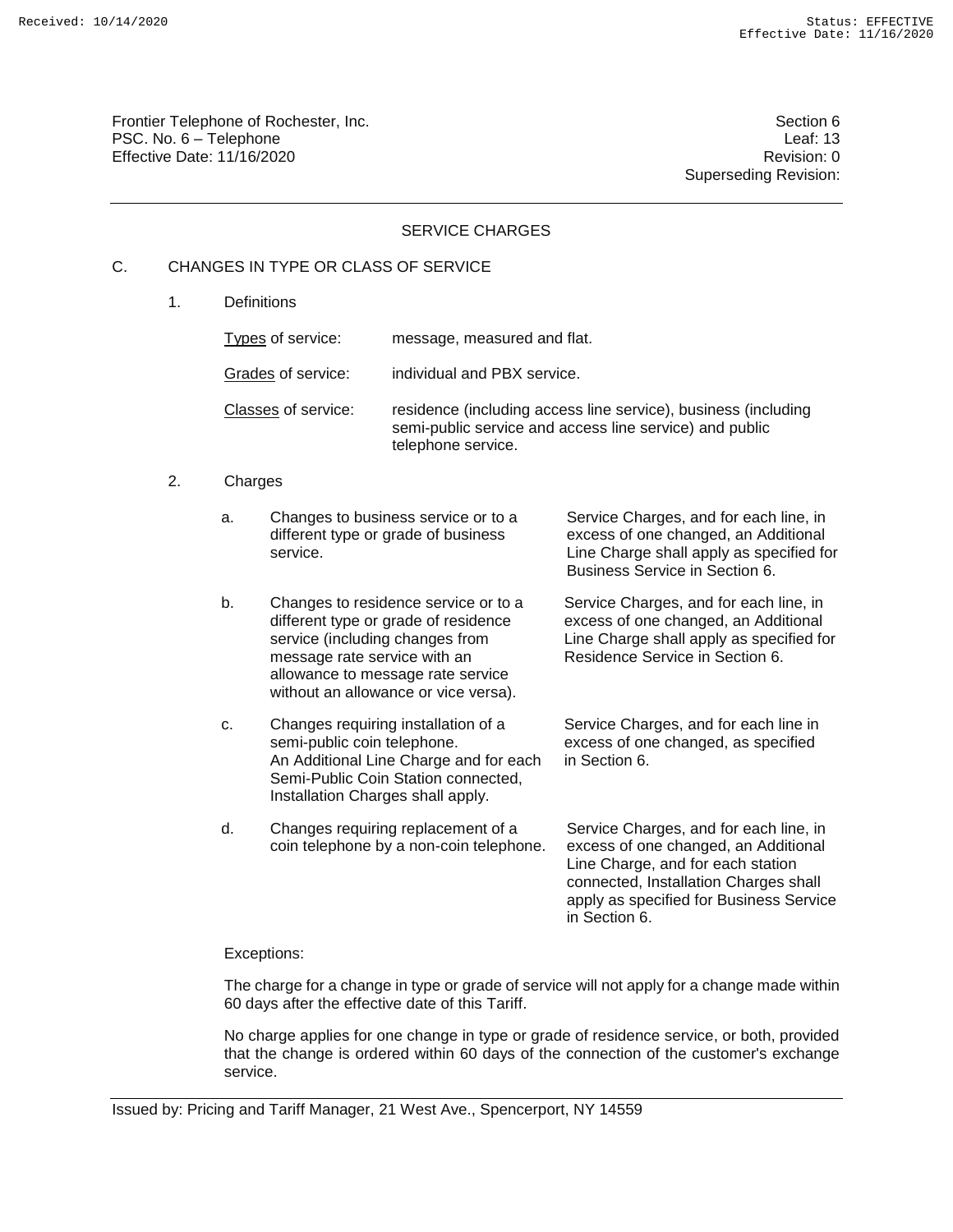Frontier Telephone of Rochester, Inc. Section 6 PSC. No. 6 – Telephone Leaf: 14 Effective Date: 11/16/2020 **Review Account 2018** Revision: 0

Superseding Revision:

### SERVICE CHARGES

### D. SUSPENSION OF SERVICE AT SUBSCRIBER'S REQUEST

1. General

If the customer requests it, the Telephone Company will suspend incoming and outgoing service on the customer's access line for a period of time not longer than one year. The equipment is left in place and directory listings are continued without change. If the customer requests it, the Telephone Company will tell callers that the customer's calls are being taken at another number.

The period during which service is suspended will not be included in determining the minimum charge applicable to any service offering.

Service may be established at a new location and immediately suspended provided the subscriber occupies the premises. Suspension of service may continue only as long as the subscriber retains the right of occupancy.

2. Rates and Charges

There is some reduction in monthly service rates for suspended service, as shown below. However, any mileage charges, monthly cable charges or monthly construction charges are still due, without reduction, during a period of suspension.

| Period of Suspension                                         | Charge                                 |
|--------------------------------------------------------------|----------------------------------------|
| First month and each month up<br>to and including six months | 1/2 regular rate                       |
| Each month after six to the<br>one-year limit                | Regular monthly rate<br>(no reduction) |

#### E. SUBSCRIBER INITIATED TELEPHONE NUMBER CHANGES

1. General

If a customer requests it, and the required Telephone Corporation facilities are available, the Telephone Company will change his/her telephone number. Such a change is subject to the regulations specified in Section 2, subsection E., of the Retail Catalog.

2. Charges

For residence and business services - Service Charges apply, and for each number in excess of one change, an Additional Line Charge applies as specified for residence and business service in Section 6, subsection A.2.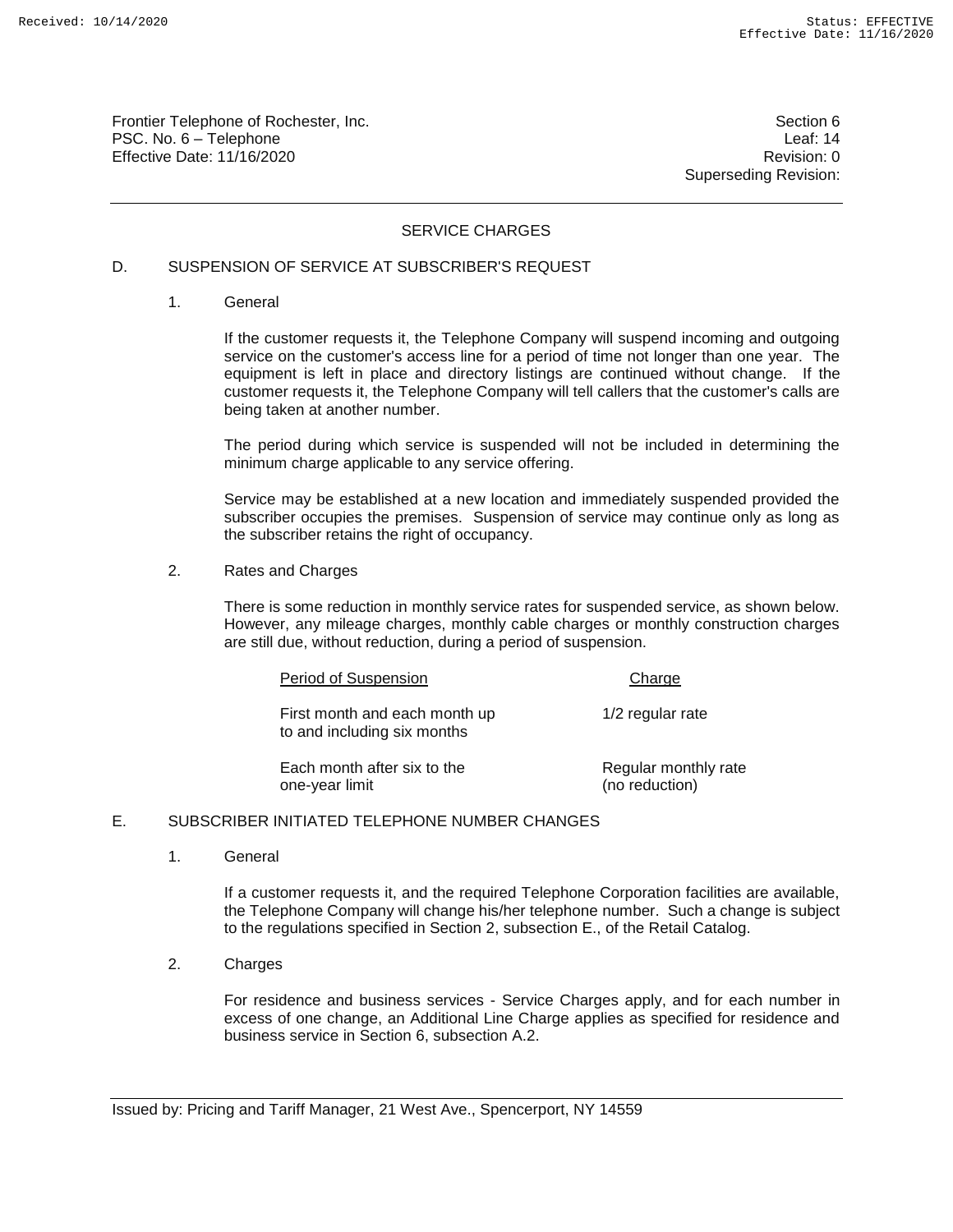Frontier Telephone of Rochester, Inc. Section 6 Section 6 PSC. No. 6 – Telephone Leaf: 15 Effective Date: 11/16/2020 **Review Accounts** Effective Date: 0

Superseding Revision:

## SERVICE CHARGES

## F. CONSTRUCTION CHARGES

1. Line Extension Charges

An extension of Telephone Company facilities in locations where Telephone Company facilities currently do not exist will generally be made as follows:

a. Requests by service applicants

In situations where the Company believes that its costs to install facilities to provide services may not be recovered through subscription to such services, the Company may assess construction charges to the service applicant.

- 1) Construction charges may include the recovery of all costs associated with placement of facilities, including direct and indirect engineering costs, material costs, costs of securing right-of-way, contractor costs and facility placement costs.
- 2) Payment of construction charges may be required prior to the commencement of the work with which such construction charges are associated.
- 3) The party paying for construction costs does not obtain any rights, of ownership or otherwise, in facilities provided by the Company. All facilities provided by the Company shall be under its exclusive control.
- b. Real Estate Developments, Subdivisions and Apartment Complexes

Placement of facilities to serve areas of subdivided land which may have only limited subscription to Company services results in an unreasonable risk to the Company that these costs may not be recovered through subscription to such services.

- 1) "Subdivision" means the division of a lot, tract, or parcel of land into two or more lots, plats, sites, or other divisions of land for the purpose, whether immediate or future, of sale of or of building development.
- 2) The Company may assess construction charges to the land developer, individual or party, requesting service or placement of facilities to serve any previously unserved portion of a subdivision.
- 3) Construction charges may include the recovery of all costs associated with placement of facilities, including direct and indirect engineering costs, material costs, costs of securing right-of-way, contractor costs and facility placement costs.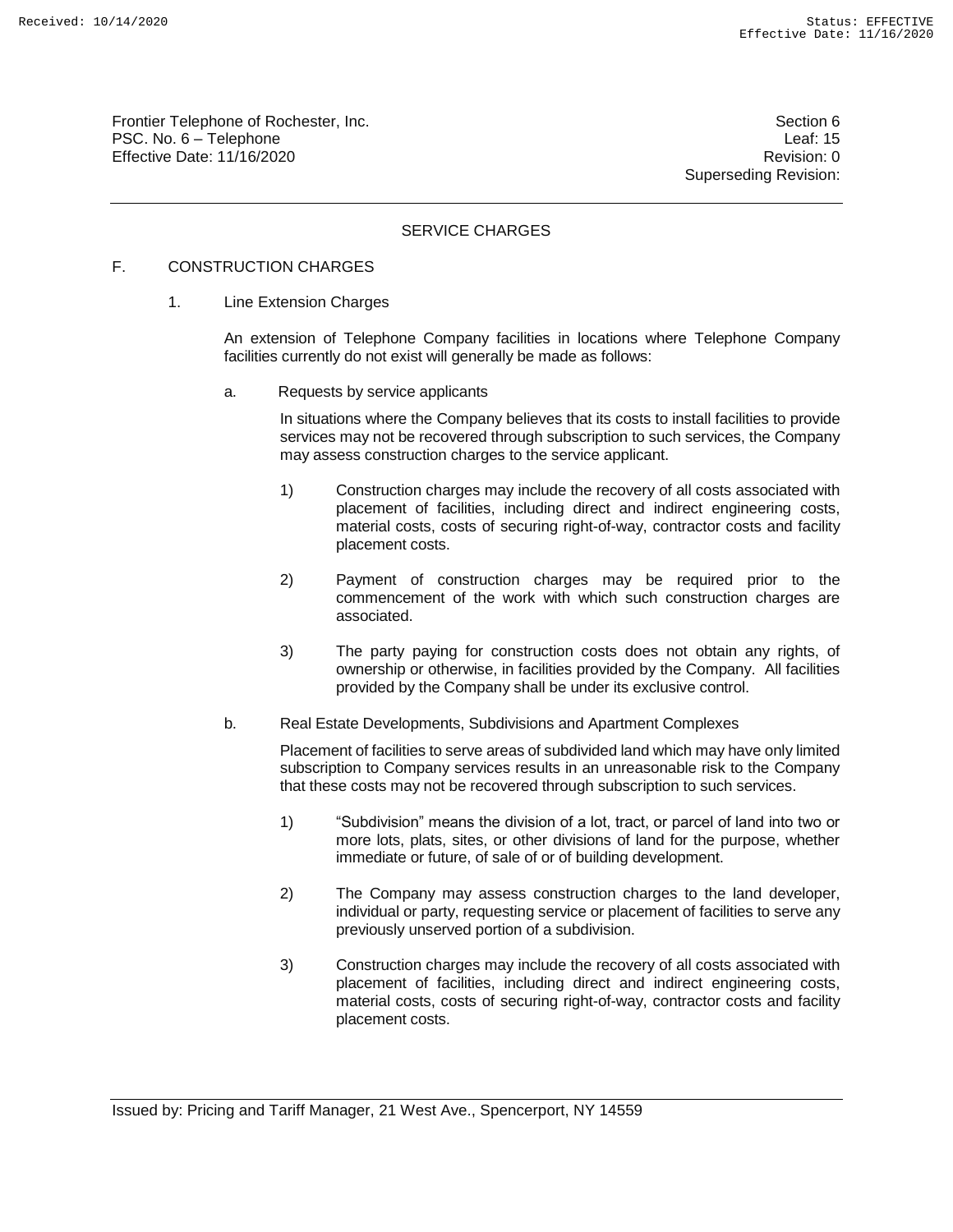Frontier Telephone of Rochester, Inc. Section 6 PSC. No. 6 – Telephone Leaf: 16 Effective Date: 11/16/2020 **Review Accounts** Effective Date: 0

Superseding Revision:

## SERVICE CHARGES

## F. CONSTRUCTION CHARGES (Cont'd)

- 1. Line Extension Charges (Cont'd)
	- b. Real Estate Developments, Subdivisions and Apartment Complexes (Cont'd)
		- 4) Payment of construction charges may be required prior to the commencement of the work with which such construction charges are associated.
		- 5) The party paying for construction costs does not obtain any rights, of ownership or otherwise, in facilities provided by the Company. All facilities provided by the Company shall be under its exclusive control.
	- c. Provision of Private Right-of-Way

Where required by the conditions, applicants shall provide without expense to the Telephone Company, private right-of-way parallel to the public highway; such rightof-way shall be free from tree interference and otherwise suitable.

d. Distribution Plant on Private Property, Other Than Service Drops

When the customer desires that distribution plant on the customer's private property be placed underground - the Telephone Company having determined from the conditions that aerial facilities should be provided or having provided such facilities the customer may pay the excess of the installed cost to the Telephone Company of the underground (buried) wire or cable over the cost of the aerial facilities and pays the cost of dismantling and removing any aerial facilities being changed.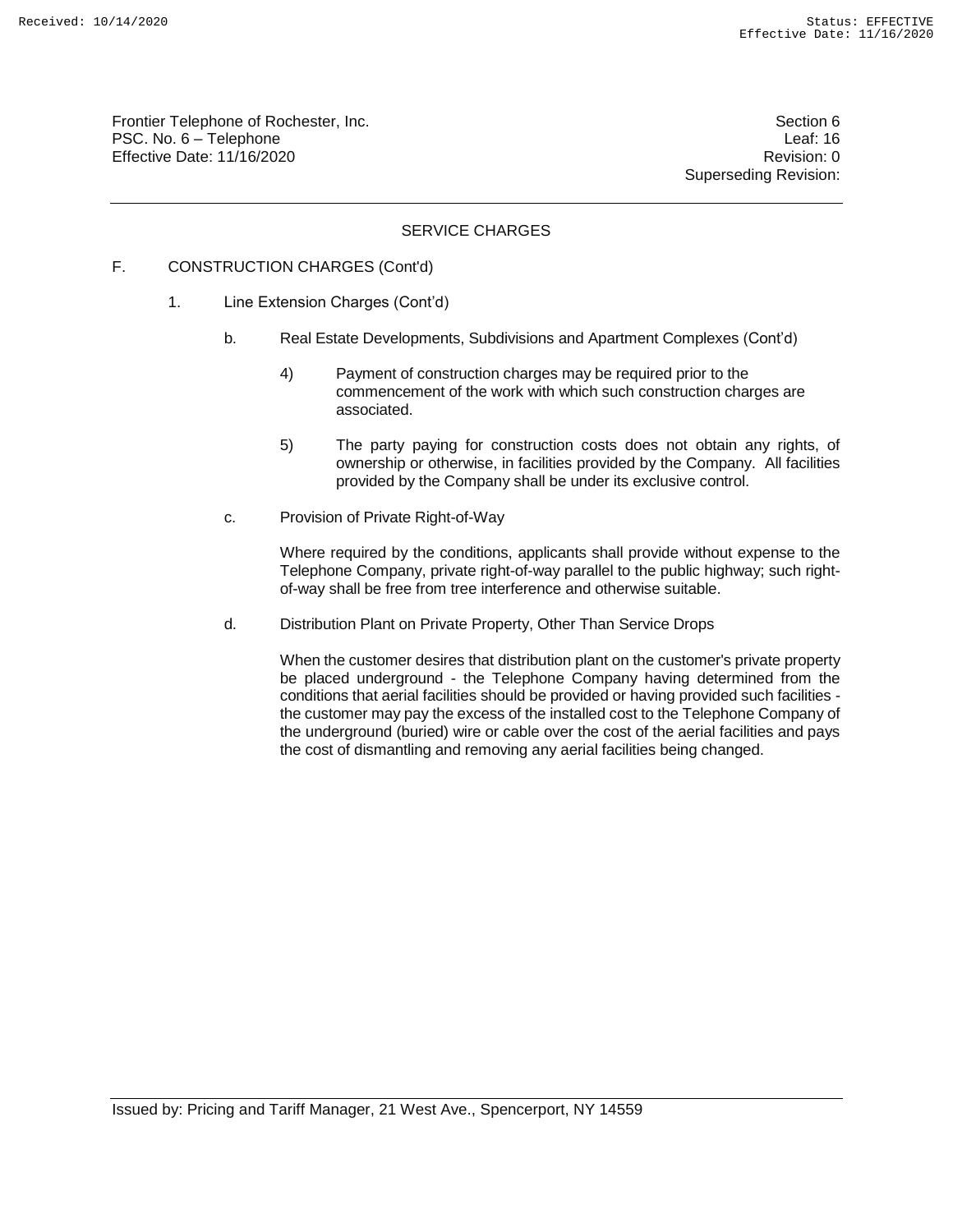Frontier Telephone of Rochester, Inc. Section 6 Section 6 PSC. No. 6 – Telephone Leaf: 17 Effective Date: 11/16/2020 **Review Accounts** Effective Date: 0

Superseding Revision:

## SERVICE CHARGES

## F. CONSTRUCTION CHARGES (Cont'd)

- 2. Special Construction Charges
	- a. Special construction, based on cost in the form of installation charges, monthly charges, or both, may be applied in addition to the usual Service Charges and monthly rates when, because of unusual investment or expense, the revenue does not reasonably compensate the Company i.e. (1) when facilities are provided beyond the standard allowance, (2) when conditions require the provision of special equipment or unusual plant construction, installation or maintenance, or (3) when the customer's location requires annual payment for licenses or agreement for the use of Public or Private land.
	- b. Except as specified, title to all construction provided wholly or partly at a customer's expense is vested in the Company.
	- c. The cost to the Company for attachments to structures of other companies, made in lieu of providing construction for which the customer would be charged under the provisions hereof, is borne by the customer. The customer is required to pay construction charges made by another company providing facilities connecting with the facilities of the Company.
- 3. Service Drops
	- a. Facilities Provided of Type Determined by Telephone Company

Service Drops are provided either by aerial facilities - on poles of the Telephone Company or of other companies - or by underground facilities (buried), and, except as covered in a.2. below, the type of facilities used is determined by the Telephone Company from the conditions involved. For facilities of the type so determined, the following treatment applies:

- 1. A Service Drop measuring not more than 250 feet is provided without construction charge. For the measured distance in excess of the 250-foot allowance, a facility charge may apply.
- 2. The measurement is the airline distance from the center of the highway paralleling the general distribution plant (located on or off the highway) to the terminal or drop at the customer's building, or the airline distance from the distribution plant to that terminal, whichever is shorter